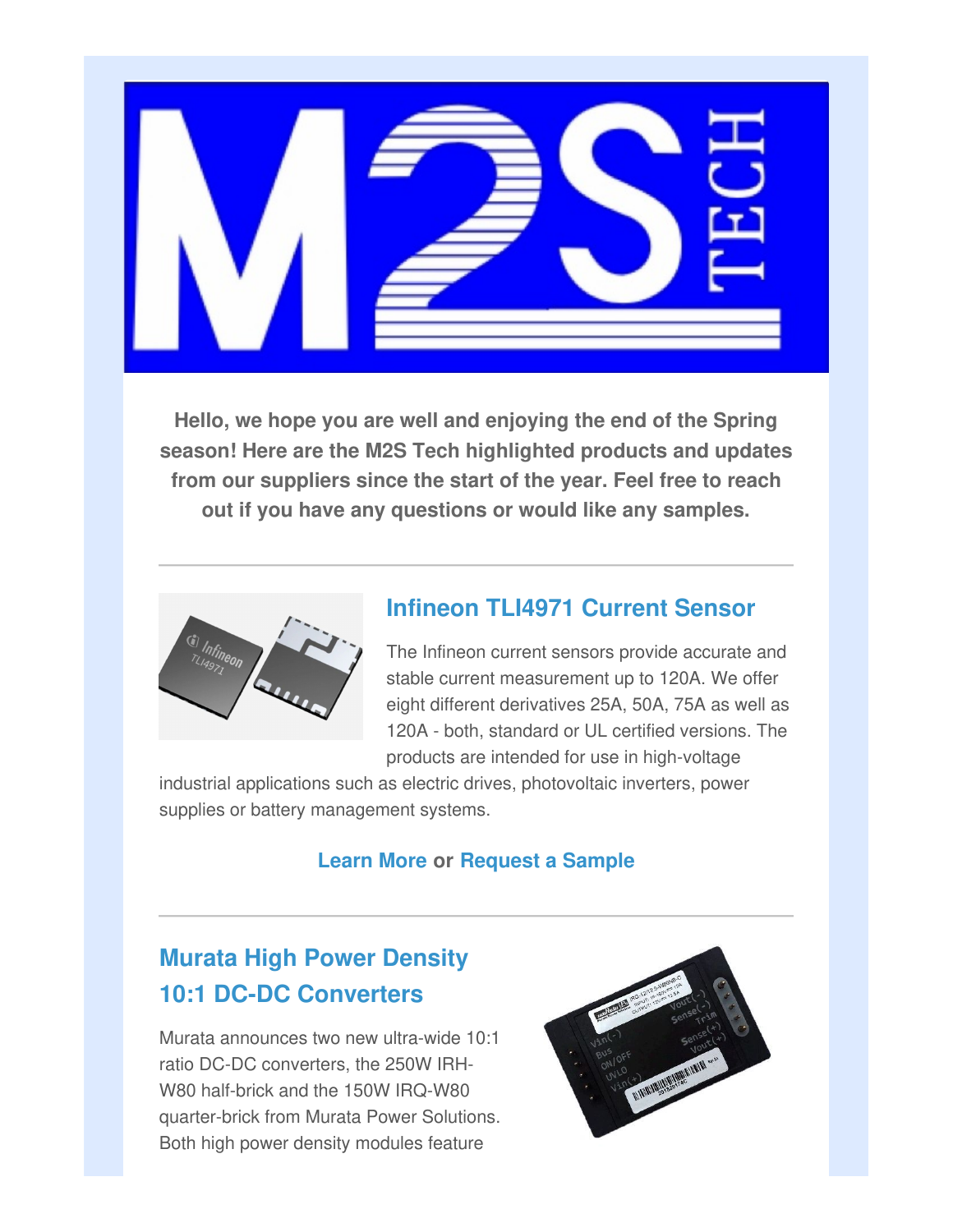efficiency levels above 91% with a 16 – 160 Vdc input voltage range. Typical applications include powering equipment on board trains, such as infotainment, communications and lighting, and from a wide range of battery voltages, that require a reliable DC source.

### **Learn More or Request a Sample**



## **Digi IX15 Cellular Router**

The versatile Digi IX15 device functions as both gateway and router for customers seeking lower-cost, quickerto-market alternatives to chip-down DIY designs for networking operations. Digi IX15 is an industrial-grade IoT gateway that connects Digi XBee® modules to cloud applications over cellular or

Ethernet, providing the easiest path to Internet connectivity for the Digi XBee cosystem of hardware, software, services and award-winning tools.

#### **Learn More or Request a Sample**

# **Hirose FX26 - Floating BtB Connector**

Combining shock and vibration resistance with high heat resistance up to 140°, the FX26 Series connector delivers high reliability in harsh environment applications.



#### **Key Benefits:**

- Improves assembly time and reduces costs by replacing traditional cable connectors Narrow pitch
- Absorbs misalignment while tightening screws and PCB shrinkage caused by high temperatures
- Large effective mating length for improved performance and reliability.

#### **Learn More or Request a Sample**